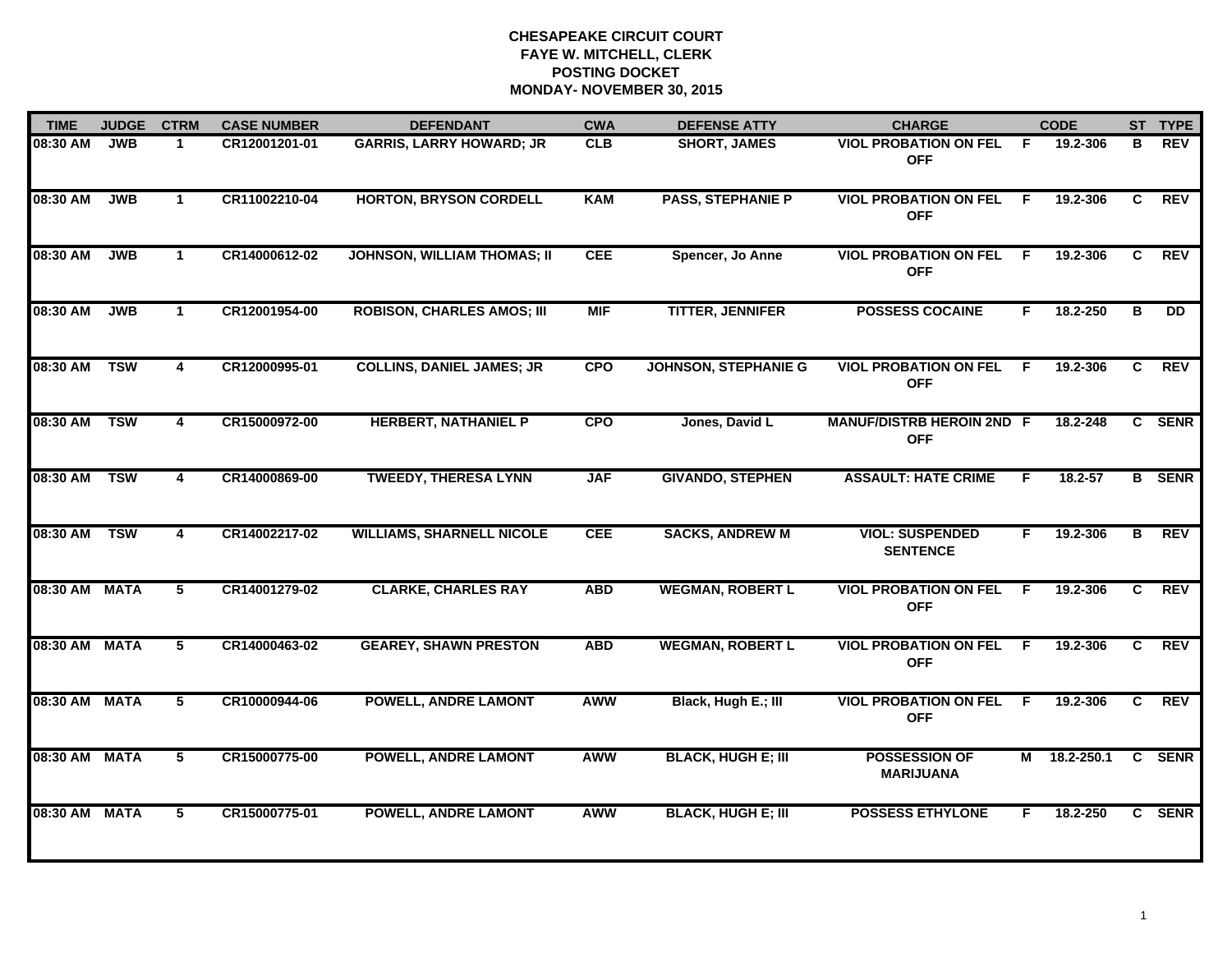| <b>TIME</b>   | <b>JUDGE</b> | <b>CTRM</b> | <b>CASE NUMBER</b> | <b>DEFENDANT</b>                 | <b>CWA</b> | <b>DEFENSE ATTY</b>       | <b>CHARGE</b>                                        |                | <b>CODE</b>   |                | ST TYPE       |
|---------------|--------------|-------------|--------------------|----------------------------------|------------|---------------------------|------------------------------------------------------|----------------|---------------|----------------|---------------|
| 08:30 AM      | <b>MATA</b>  | 5           | CR15000775-02      | POWELL, ANDRE LAMONT             | <b>AWW</b> | <b>BLACK, HUGH E; III</b> | <b>PWID MARIJUANA</b>                                |                | F 18.2-248.1  | $\mathbf{c}$   | <b>SENR</b>   |
| 08:30 AM MATA |              | $5^{\circ}$ | CR12000099-03      | <b>TUCKER, SANDI LEE</b>         | <b>ABD</b> | Stowe, Randolph D.        | <b>VIOL PROBATION ON FEL</b><br><b>OFF</b>           | -F             | 19.2-306      | C              | <b>REV</b>    |
| 08:30 AM MATA |              | $5^{\circ}$ | CR15000947-00      | <b>WEDDINGTON, TRAVIS LYNN</b>   | <b>CEE</b> | <b>SHAMES, STEVEN F</b>   | <b>HIT &amp; RUN</b>                                 |                | F C.46.2-894  |                | <b>B</b> SENR |
| 08:30 AM MATA |              | 5           | CR15000947-01      | <b>WEDDINGTON, TRAVIS LYNN</b>   | <b>CEE</b> | Shames, Steven F.         | <b>FOLLOW TOO CLOSE (ACC)</b>                        |                | 46.2-816      |                | S SENR        |
| 08:30 AM      | <b>RDS</b>   | 6           | CR15001336-00      | <b>ARMSTRONG, JASON ALLAN</b>    | <b>CEE</b> | <b>PASS, STEPHANIE</b>    | <b>CONCEALED GOODS</b>                               | F.             | 18.2-103      |                | C SENR        |
| 08:30 AM      | <b>RDS</b>   | 6           | CR15001336-01      | <b>ARMSTRONG, JASON ALLAN</b>    | <b>CEE</b> | <b>PASS, STEPHANIE</b>    | <b>FALSE ID/LEO</b>                                  | М              | $19.2 - 82.1$ | C              | <b>MOT</b>    |
| 08:30 AM      | <b>RDS</b>   | 6           | CR15001336-02      | <b>ARMSTRONG, JASON ALLAN</b>    | <b>CEE</b> | <b>PASS, STEPHANIE</b>    | <b>CONTRIB TO DELIQ OF</b><br><b>MINOR</b>           | $\overline{M}$ | 18.2-371      | $\overline{c}$ | <b>NOT</b>    |
| 08:30 AM      | <b>RDS</b>   | 6           | CR15001336-03      | <b>ARMSTRONG, JASON ALLAN</b>    | <b>CEE</b> | <b>PASS, STEPHANIE</b>    | <b>CONTRIB TO DELIQ OF</b><br><b>MINOR</b>           | М              | 18.2-371      |                | C SENR        |
| 08:30 AM      | <b>RDS</b>   | 6           | CR15001061-00      | <b>COLLINS, DANIEL JAMES; JR</b> | <b>CEE</b> | Winn, A Robinson          | <b>STATUTORY BURGLARY</b>                            | F              | 18.2-91       |                | C SENR        |
| 08:30 AM      | <b>RDS</b>   | 6           | CR15001061-01      | <b>COLLINS, DANIEL JAMES; JR</b> | <b>CEE</b> | Winn, A Robinson          | <b>GRAND LARCENY</b>                                 | F.             | $18.2 - 95$   |                | C SENR        |
| 08:30 AM      | <b>RDS</b>   | 6           | CR14001153-00      | <b>GEIWITZ, CLIFFORD CHARLES</b> | <b>CPO</b> | <b>SULLIVAN, PATRICK</b>  | <b>ATTMP OBTAIN DRUGS BY F</b><br><b>FRAUD</b>       |                | 18.2-258.1    |                | <b>B</b> SENR |
| 8:30 AM       | <b>RDS</b>   | 6           | CR15000066-00      | <b>HARDY, PERCY GEORGE</b>       | <b>AJS</b> | <b>HOLDER, W JOSHUA</b>   | <b>ASSAULT &amp; BATTER-CORR F</b><br><b>OFFICER</b> |                | $18.2 - 57$   |                | C SENR        |
| 8:30 AM       | <b>RDS</b>   | 6           | CR11002954-01      | <b>MCCLENNY, HORACE LEE</b>      | <b>ASA</b> | <b>GIVANDO, STEPHEN</b>   | <b>VIOLATION OF PROBATION F</b>                      |                | 19.2-306      |                | C MOPT        |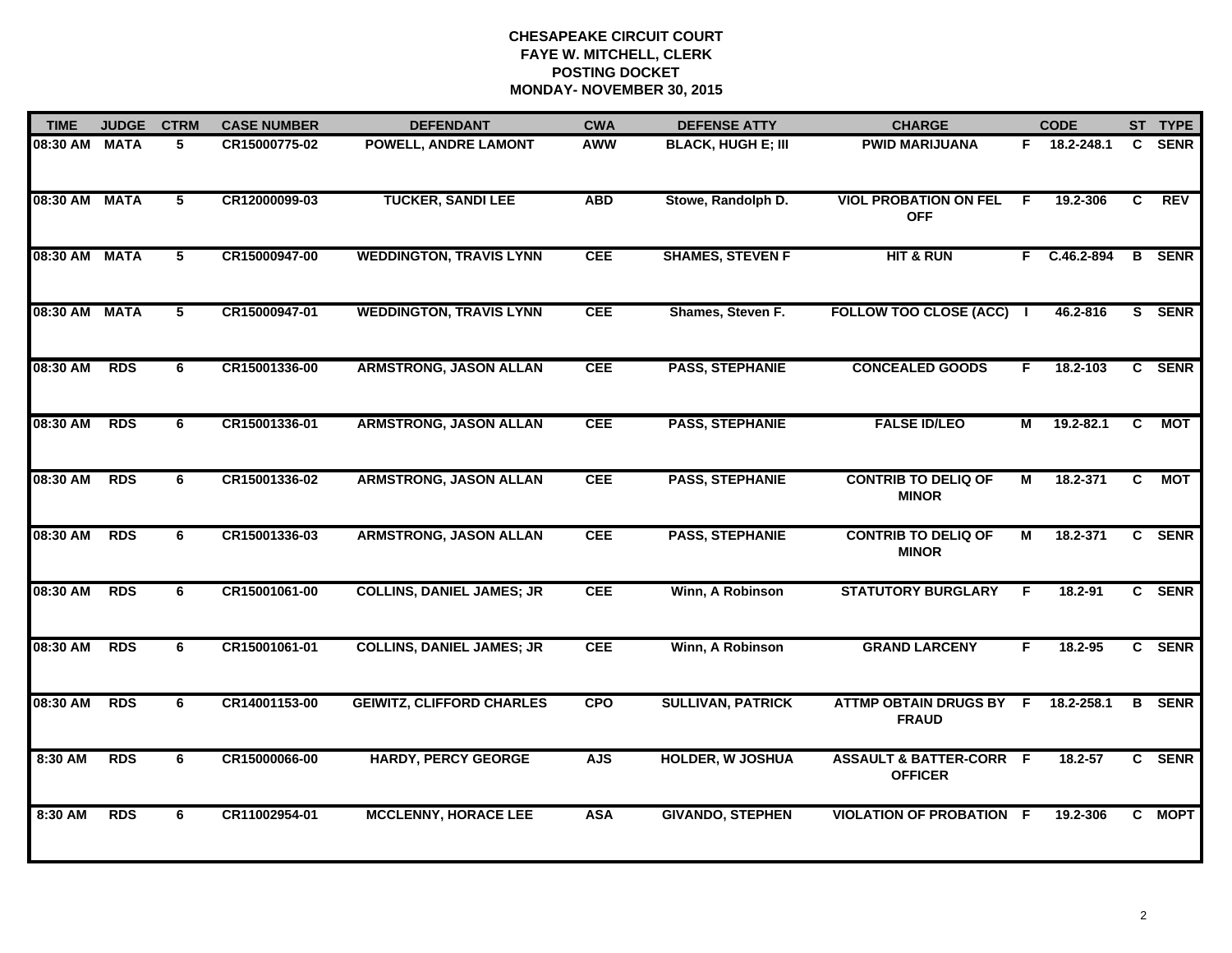| <b>TIME</b> | <b>JUDGE</b> | <b>CTRM</b>             | <b>CASE NUMBER</b> | <b>DEFENDANT</b>               | <b>CWA</b> | <b>DEFENSE ATTY</b>       | <b>CHARGE</b>                                   |    | <b>CODE</b>  |    | ST TYPE       |
|-------------|--------------|-------------------------|--------------------|--------------------------------|------------|---------------------------|-------------------------------------------------|----|--------------|----|---------------|
| 8:30 AM     | <b>RDS</b>   | 6                       | CR15000678-00      | <b>MCDUFFIE, JESSICA N</b>     | <b>CEE</b> | <b>GLASS, DALTON</b>      | <b>FAIL TO RETURN BAILED</b><br><b>PROPERTY</b> | F. | 18.2-117     | в  | <b>TRYL</b>   |
| 8:30 AM     | <b>RDS</b>   | 6                       | CR15000678-01      | <b>MCDUFFIE, JESSICA N</b>     | <b>CEE</b> |                           | <b>FTA-TRYL</b>                                 | М  | 18.2-456     |    | SC            |
| 08:30 AM    | <b>RDS</b>   | 6                       | CR12000082-01      | <b>SWINDELL, ROY RODRICK</b>   | <b>CPO</b> | <b>PASS, STEPHANIE P</b>  | <b>VIOL PROBATION ON FEL</b><br><b>OFF</b>      | F  | 19.2-306     | в  | <b>REV</b>    |
| 08:30 AM    | <b>RDS</b>   | 6                       | CR15000654-00      | <b>TOTTEN, MAURICE ORLANDO</b> | <b>ASA</b> | <b>BYRUM, ERICA</b>       | <b>VIOL PROBATION ON FEL</b><br><b>OFF</b>      | F. | 19.2-306     |    | C BOND        |
| 09:30 AM    | <b>TSW</b>   | 4                       | CR15002095-00      | <b>GARRIS, TRAVIS RONYELL</b>  |            |                           | <b>POSSESS MARIJUANA</b>                        |    | M 18.2-250.1 |    | <b>B</b> ADAT |
| 09:30 AM    | <b>TSW</b>   | $\overline{\mathbf{4}}$ | CR15002095-01      | <b>GARRIS, TRAVIS RONYELL</b>  |            |                           | <b>FAIL TO APPEAR; ADATS</b>                    | M  | 18.2-456     |    | <b>B</b> ADAT |
| 09:30 AM    | <b>TSW</b>   | $\overline{\mathbf{4}}$ | CR15002086-00      | <b>NOBLE, OFFICER MARK C</b>   | <b>CEE</b> |                           | <b>FTA AS WITNESS</b>                           | М  | 18.2-456     |    | S ADAT        |
| 10:00 AM    | <b>JWB</b>   | $\mathbf{1}$            | CR15001689-00      | <b>HARVEY, CORTNEY</b>         | <b>KAM</b> | <b>JONES, M COLSTON</b>   | <b>STATUTORY BURGLARY</b>                       | F  | 18.2-91      |    | <b>B</b> TRYL |
| 10:00 AM    | <b>JWB</b>   | $\mathbf 1$             | CR15001689-01      | <b>HARVEY, CORTNEY</b>         | <b>KAM</b> | <b>JONES, M COLSTON</b>   | <b>GRAND LARCENY</b>                            | F  | 18.2-95      |    | <b>B</b> TRYL |
| 10:00 AM    | <b>JWB</b>   | $\mathbf{1}$            | CR15001689-02      | <b>HARVEY, CORTNEY</b>         | <b>KAM</b> | <b>JONES, M COLSTON</b>   | <b>ASSAULT &amp; BATTER</b>                     | M  | $18.2 - 57$  |    | <b>B</b> TRYL |
| 10:00 AM    | <b>JWB</b>   | $\mathbf{1}$            | CR15001260-00      | JOHNSON, TRAMONE ANTONIO       | <b>AMF</b> | <b>BROCCOLETTI, JAMES</b> | <b>FIREARM POSS BY CONV</b><br><b>FELON</b>     | F. | 18.2-308.2   | C  | <b>BOND</b>   |
| 10:00 AM    | <b>JWB</b>   | $\mathbf{1}$            | CR15001260-01      | JOHNSON, TRAMONE ANTONIO       | <b>AMF</b> | <b>BROCCOLETTI, JAMES</b> | FELON CARRYING CONCEAL F<br><b>WEAPON</b>       |    | 18.2-308.2   | C  | <b>BOND</b>   |
| 10:00 AM    | <b>JWB</b>   | $\mathbf{1}$            | CR14002505-00      | <b>MCCLEASE, MALCOM ANDREW</b> | <b>AMF</b> | <b>HOLDER, WM JOSHUA</b>  | <b>STATUTORY BURGLARY</b>                       | F  | 18.2-91      | C. | <b>PLEA</b>   |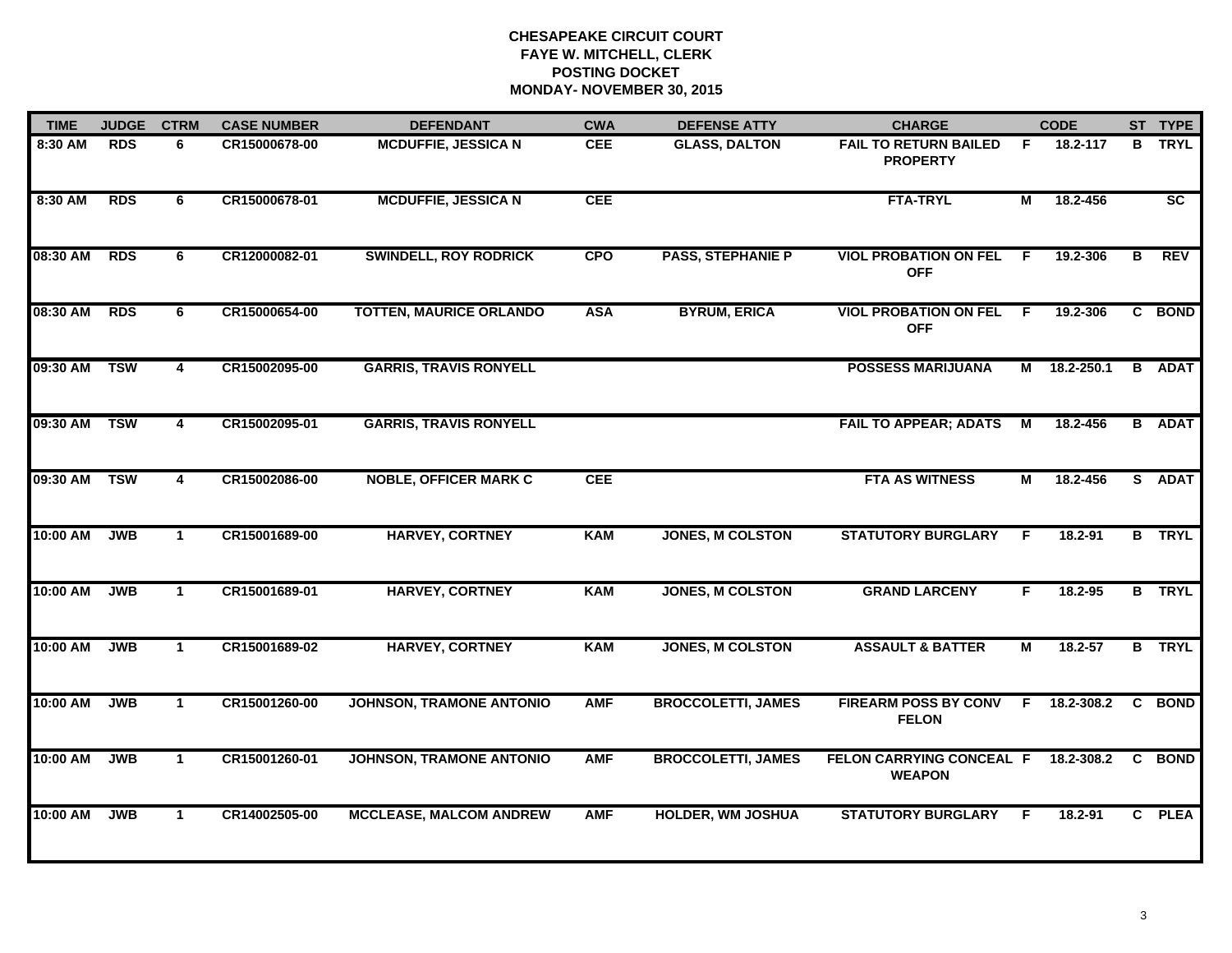| <b>TIME</b>  | <b>JUDGE</b> | <b>CTRM</b>             | <b>CASE NUMBER</b> | <b>DEFENDANT</b>                 | <b>CWA</b> | <b>DEFENSE ATTY</b>          | <b>CHARGE</b>                                 |    | <b>CODE</b> |              | ST TYPE     |
|--------------|--------------|-------------------------|--------------------|----------------------------------|------------|------------------------------|-----------------------------------------------|----|-------------|--------------|-------------|
| 10:00 AM     | <b>JWB</b>   | $\blacktriangleleft$    | CR14002505-01      | <b>MCCLEASE, MALCOM ANDREW</b>   | <b>AMF</b> | HOLDER, WM JOSHUA            | <b>GRAND LARCENY</b>                          | F. | 18.2-95     | C.           | <b>PLEA</b> |
| 10:00 AM     | <b>JWB</b>   | $\mathbf{1}$            | CR14002505-02      | <b>MCCLEASE, MALCOM ANDREW</b>   | <b>AMF</b> | <b>HOLDER, WM JOSHUA</b>     | <b>LARCENY W/INTENT TO</b><br><b>SELL</b>     | F  | 18.2-108.01 | <b>C</b>     | <b>PLEA</b> |
| 10:00 AM     | <b>JWB</b>   | $\mathbf{1}$            | CR14002505-03      | <b>MCCLEASE, MALCOM ANDREW</b>   | <b>AMF</b> | <b>HOLDER, WM JOSHUA</b>     | <b>OBTAIN MONEY BY FALSE F</b><br><b>PRET</b> |    | 18.2-178    |              | C PLEA      |
| 10:00 AM     | <b>TSW</b>   | 4                       | CR15001439-00      | <b>BROWN, SAMUEL LOUIS; II</b>   | <b>AJS</b> | <b>PASS, STEPHANIE P</b>     | <b>PRISONER POSS MARIJ/</b><br><b>SCH III</b> | F  | 53.1-203    |              | C TRYL      |
| 10:00 AM     | <b>TSW</b>   | 4                       | CR15001833-00      | <b>DAVIS, CHANDLER ALEXANDER</b> | <b>ABD</b> | <b>FOOTMAN-BANKS, CHERYL</b> | <b>GRAND LARCENY</b>                          | F. | 18.2-95     |              | C PLEA      |
| 10:00 AM     | <b>TSW</b>   | 4                       | CR15001833-01      | <b>DAVIS, CHANDLER ALEXANDER</b> | <b>ABD</b> | <b>FOOTMAN-BANKS, CHERYL</b> | <b>FORGE CHECK</b>                            | F. | 18.2-172    | $\mathbf{C}$ | <b>PLEA</b> |
| 10:00 AM TSW |              | $\overline{\mathbf{4}}$ | CR15001833-02      | <b>DAVIS, CHANDLER ALEXANDER</b> | <b>ABD</b> | <b>FOOTMAN-BANKS, CHERYL</b> | <b>UTTER FORGED CHECK</b>                     | F. | 18.2-172    | C            | <b>PLEA</b> |
| 10:00 AM     | <b>TSW</b>   | 4                       | CR15001833-03      | <b>DAVIS, CHANDLER ALEXANDER</b> | <b>ABD</b> | <b>FOOTMAN-BANKS, CHERYL</b> | <b>UTTER FORGED CHECK</b>                     | F  | 18.2-172    | $\mathbf{c}$ | <b>PLEA</b> |
| 10:00 AM     | <b>TSW</b>   | 4                       | CR15001833-04      | <b>DAVIS, CHANDLER ALEXANDER</b> | <b>ABD</b> | <b>FOOTMAN-BANKS, CHERYL</b> | <b>FORGE CHECK</b>                            | F. | 18.2-172    | C.           | <b>PLEA</b> |
| 10:00 AM     | <b>TSW</b>   | 4                       | CR15001833-05      | <b>DAVIS, CHANDLER ALEXANDER</b> | <b>ABD</b> | <b>FOOTMAN-BANKS, CHERYL</b> | <b>FORGE CHECK</b>                            | F. | 18.2-172    | $\mathbf{c}$ | <b>PLEA</b> |
| 10:00 AM     | <b>TSW</b>   | 4                       | CR15001833-06      | <b>DAVIS, CHANDLER ALEXANDER</b> | <b>ABD</b> | <b>FOOTMAN-BANKS, CHERYL</b> | <b>UTTER FORGED CHECK</b>                     | F  | 18.2-172    | C.           | <b>PLEA</b> |
| 10:00 AM     | <b>TSW</b>   | 4                       | CR15001833-07      | <b>DAVIS, CHANDLER ALEXANDER</b> | <b>ABD</b> | <b>FOOTMAN-BANKS, CHERYL</b> | <b>UTTER FORGED CHECK</b>                     | F  | 18.2-172    | $\mathbf{c}$ | <b>PLEA</b> |
| 10:00 AM     | <b>TSW</b>   | 4                       | CR15001833-08      | <b>DAVIS, CHANDLER ALEXANDER</b> | <b>ABD</b> | <b>FOOTMAN-BANKS, CHERYL</b> | <b>FORGE CHECK</b>                            | F  | 18.2-172    | C.           | <b>PLEA</b> |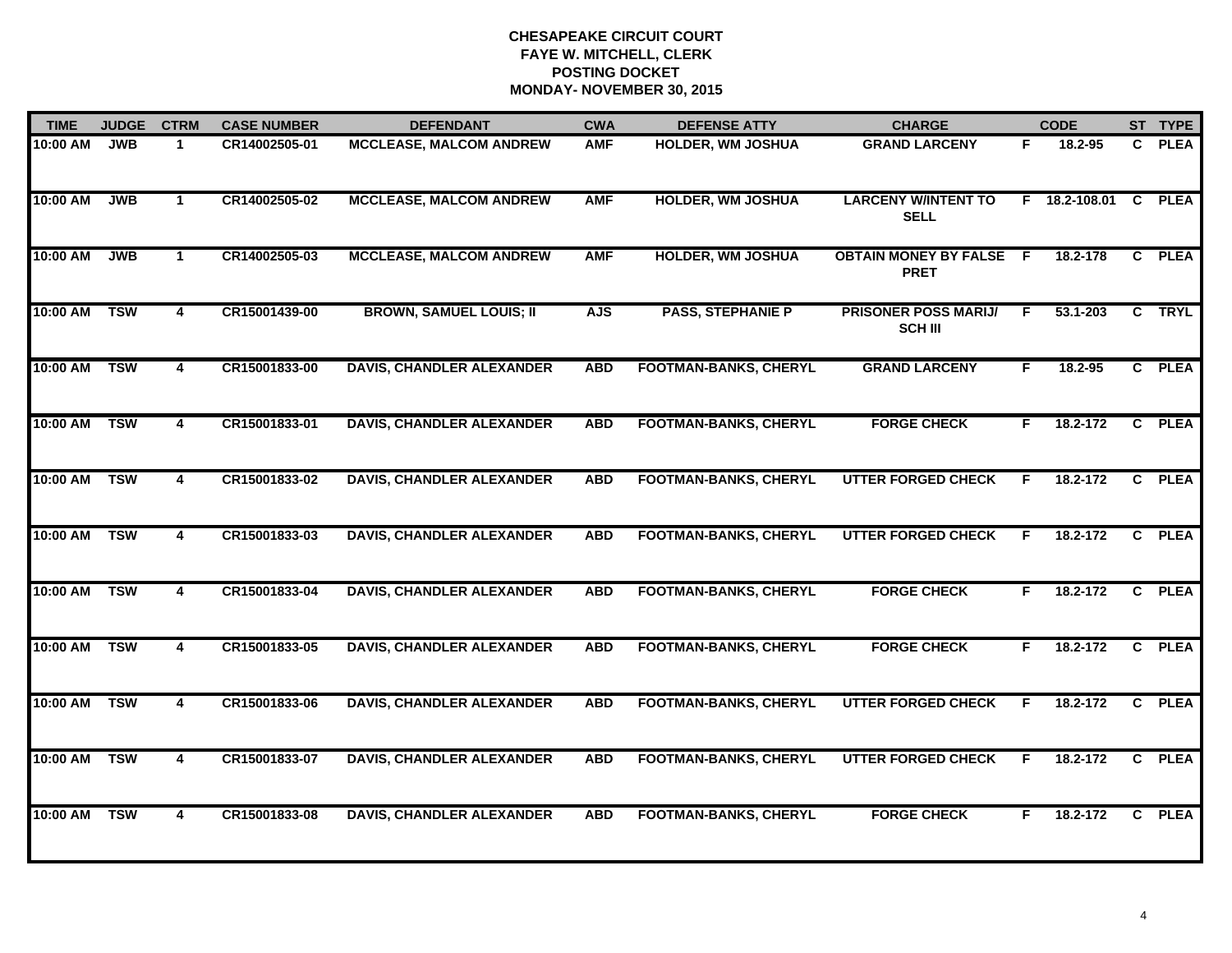| <b>TIME</b>   | <b>JUDGE</b> | <b>CTRM</b>             | <b>CASE NUMBER</b> | <b>DEFENDANT</b>                   | <b>CWA</b> | <b>DEFENSE ATTY</b>        | <b>CHARGE</b>                                 |              | <b>CODE</b>  |    | ST TYPE       |
|---------------|--------------|-------------------------|--------------------|------------------------------------|------------|----------------------------|-----------------------------------------------|--------------|--------------|----|---------------|
| 10:00 AM TSW  |              | 4                       | CR15002165-00      | LEWIS, KELSEY JAY                  | <b>ASA</b> | <b>SPENCER, JO ANNE</b>    | <b>HABITUAL OFFENDER-</b><br><b>PRIOR OFF</b> |              | F B.46.2-357 | C. | <b>PLEA</b>   |
| 10:00 AM      | <b>TSW</b>   | 4                       | CR15001969-00      | <b>SKINNER, TONNICHIA DEVONNE</b>  | <b>AJS</b> | <b>MIYARES, STEVE M</b>    | <b>STATUTORY BURGLARY</b>                     | F            | 18.2-91      |    | <b>B</b> PLEA |
| 10:00 AM      | <b>TSW</b>   | $\overline{\mathbf{4}}$ | CR15001969-01      | <b>SKINNER, TONNICHIA DEVONNE</b>  | <b>AJS</b> | <b>MIYARES, STEVE M</b>    | <b>GRAND LARCENY</b>                          | F            | 18.2-95      |    | <b>B</b> PLEA |
| 10:00 AM      | <b>TSW</b>   | 4                       | CR15001969-02      | <b>SKINNER, TONNICHIA DEVONNE</b>  | <b>AJS</b> | <b>MIYARES, STEVE M</b>    | <b>STATUTORY BURGLARY</b>                     | F            | 18.2-91      |    | <b>B</b> PLEA |
| 10:00 AM      | <b>TSW</b>   | 4                       | CR15001969-03      | <b>SKINNER, TONNICHIA DEVONNE</b>  | <b>AJS</b> | <b>MIYARES, STEVE M</b>    | <b>STATUTORY BURGLARY</b>                     | F.           | $18.2 - 91$  |    | <b>B</b> PLEA |
| 10:00 AM      | <b>TSW</b>   | $\overline{\mathbf{4}}$ | CR15001969-04      | <b>SKINNER, TONNICHIA DEVONNE</b>  | <b>AJS</b> | <b>MIYARES, STEVE M</b>    | <b>STATUTORY BURGLARY</b>                     | F            | 18.2-91      |    | <b>B</b> PLEA |
| 10:00 AM      | <b>TSW</b>   | 4                       | CR15001969-05      | <b>SKINNER, TONNICHIA DEVONNE</b>  | <b>AJS</b> | <b>MIYARES, STEVE M</b>    | <b>STATUTORY BURGLARY</b>                     | F.           | $18.2 - 91$  |    | <b>B</b> PLEA |
| 10:00 AM      | <b>TSW</b>   | 4                       | CR15001969-06      | <b>SKINNER, TONNICHIA DEVONNE</b>  | <b>AJS</b> | <b>MIYARES, STEVE M</b>    | <b>STATUTORY BURGLARY</b>                     | F            | $18.2 - 91$  |    | <b>B</b> PLEA |
| 10:00 AM TSW  |              | 4                       | CR15001969-07      | <b>SKINNER, TONNICHIA DEVONNE</b>  | <b>AJS</b> | <b>MIYARES, STEVE M</b>    | <b>STATUTORY BURGLARY</b>                     | F            | 18.2-91      |    | <b>B</b> PLEA |
| 10:00 AM MATA |              | 5                       | CR15001877-00      | <b>BAGGETT, CHRISTOPHER STUART</b> | CEE        | Jones, David L             | <b>GRAND LARCENY</b>                          | F            | $18.2 - 95$  |    | <b>B</b> PLEA |
| 10:00 AM MATA |              | 5                       | CR15002254-00      | <b>CROSKEY, TRAIT</b>              | CLB        | <b>WENTWORTH, RACHEL</b>   | <b>BOND APPEAL</b>                            | $\mathbf{o}$ | 19.2-124     |    | C BOND        |
| 10:00 AM MATA |              | $\overline{5}$          | CR15002255-00      | <b>HALES, STEVEN B; SR</b>         | <b>BKF</b> | <b>RENNINGER, NICHOLAS</b> | <b>BOND APPEAL</b>                            | $\mathbf{o}$ | 19.2-124     |    | C BOND        |
| 10:00 AM MATA |              | 5                       | CR15000623-00      | <b>JONES, STEPHEN CAERTEZ</b>      | <b>JAF</b> | <b>GLASS, DALTON</b>       | <b>TRESPASS AFTER</b><br><b>FORBIDDEN</b>     | М            | 18.2-119     |    | <b>B</b> TRYL |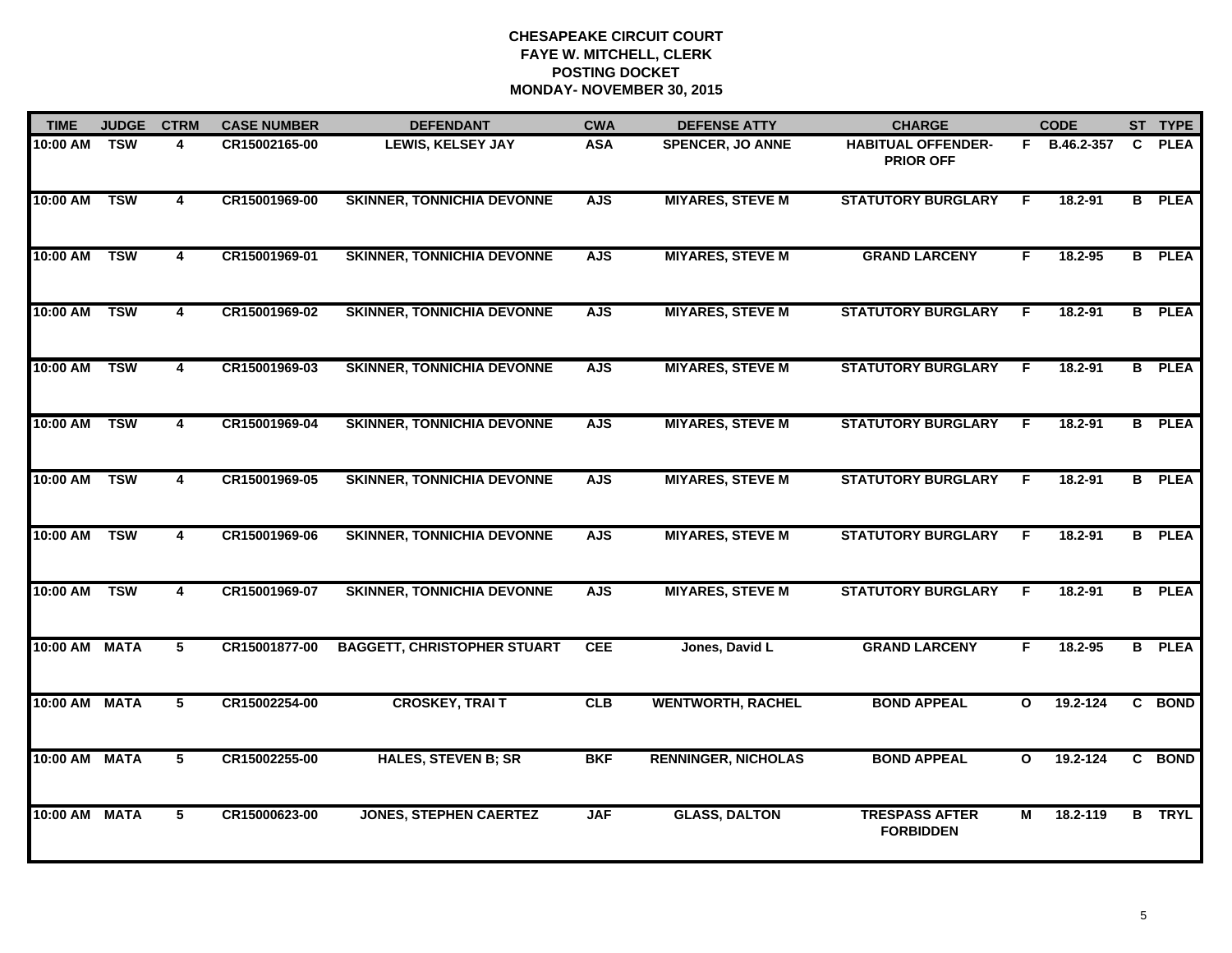| <b>TIME</b> | <b>JUDGE</b> | <b>CTRM</b> | <b>CASE NUMBER</b> | <b>DEFENDANT</b>                  | <b>CWA</b> | <b>DEFENSE ATTY</b>     | <b>CHARGE</b>                              |    | <b>CODE</b>   | <b>ST</b>    | <b>TYPE</b> |
|-------------|--------------|-------------|--------------------|-----------------------------------|------------|-------------------------|--------------------------------------------|----|---------------|--------------|-------------|
| 10:00 AM    | <b>MATA</b>  | 5           | CR15000623-01      | <b>JONES, STEPHEN CAERTEZ</b>     | <b>JAF</b> | <b>GLASS, DALTON</b>    | <b>GRAND LARCENY: AUTO</b><br><b>THEFT</b> | F. | 18.2-95       | B            | <b>TRYL</b> |
| 10:00 AM    | <b>MATA</b>  | 5.          | CR15001569-00      | RICHARDSON, LACAL JAVON           | <b>CPO</b> | <b>BOUCHARD, JULIAN</b> | <b>ELUDE</b>                               | F. | 46.2-817B     | C.           | <b>TRYL</b> |
| 10:00 AM    | <b>MATA</b>  | 5.          | CR15001874-00      | <b>RODGERS, VONTRELL DESTINEY</b> | <b>CLB</b> | Taylor, Matthew T; SR   | <b>DAMAGE PROPERTY</b>                     | F. | 18.2-137      | B            | <b>TRYL</b> |
| 10:00 AM    | <b>MATA</b>  | 5           | CR15001917-00      | <b>SANDERLIN, MALCOLM XAVIER</b>  | <b>CEE</b> | <b>MORRIS, DIALLO</b>   | <b>GRAND LARCENY</b>                       | F. | 18.2-95       | $\mathbf{c}$ | <b>TRYL</b> |
| 10:00 AM    | <b>MATA</b>  | 5.          | CR15001917-01      | <b>SANDERLIN, MALCOLM XAVIER</b>  | <b>CEE</b> | <b>MORRIS, DIALLO</b>   | <b>LARCENY W/INTENT TO</b><br><b>SELL</b>  |    | F 18.2-108.01 | C.           | <b>TRYL</b> |
| 10:00 AM    | <b>MATA</b>  | 5           | CR15001817-00      | <b>VANGEN, BENJAMIN MAXWELL</b>   | <b>JAF</b> |                         | <b>ASSAULT &amp; BATTER-LEO</b>            | E  | 18.2-57       | B.           | <b>TRYL</b> |
| 10:00 AM    | <b>MATA</b>  | 5           | CR15001817-01      | <b>VANGEN, BENJAMIN MAXWELL</b>   | <b>JAF</b> |                         | <b>SPEEDNG 75/60</b>                       |    | G.46.2-878    | S.           | <b>TRYL</b> |